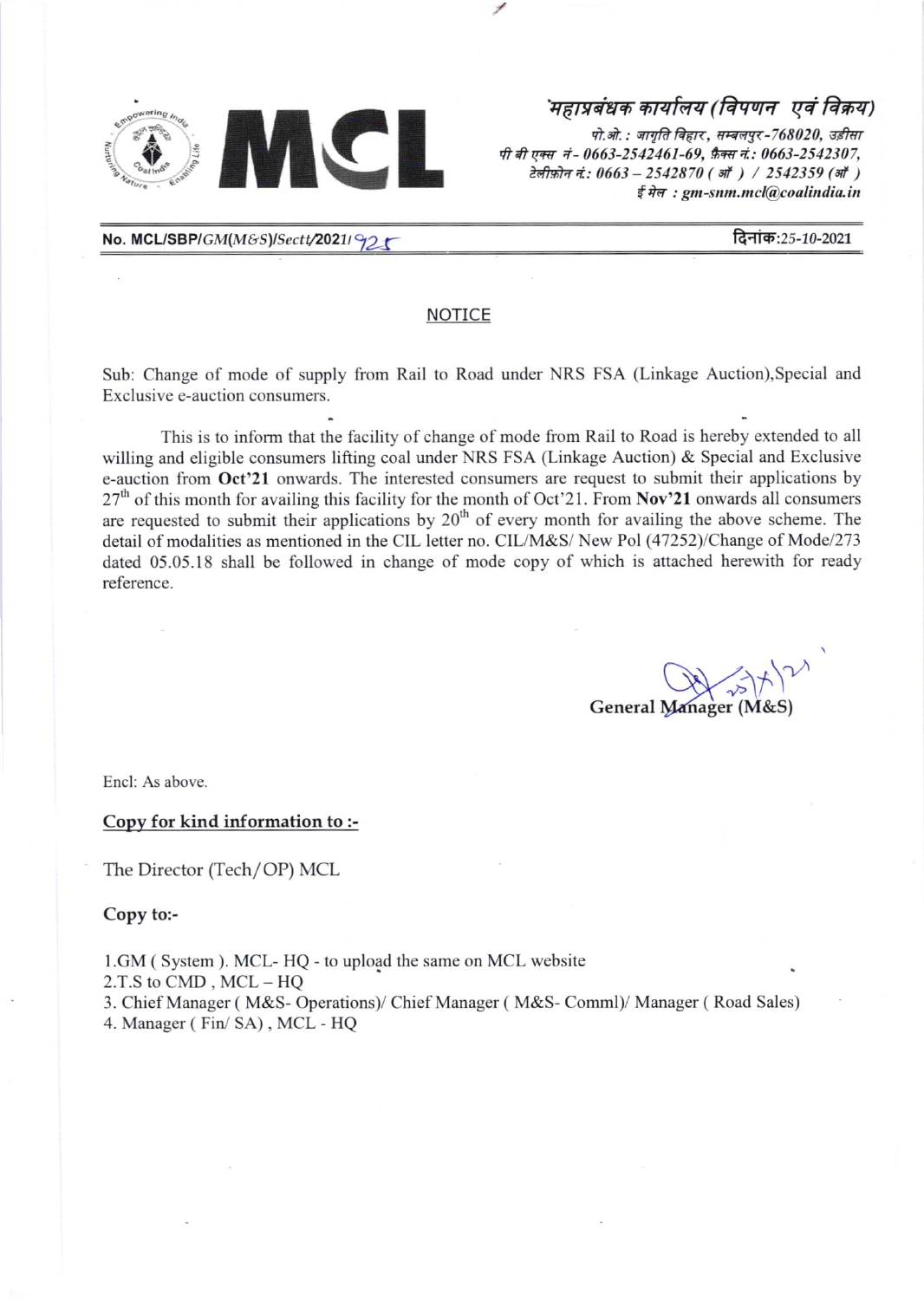

COAL INDIA LIMITED A Maharatna Company (Govt. of India Undertaking) **COAL BHAWAN** Marketing Division, Ground Floor Premises no.04MAR, Plot AF-III, Action Area-1A, New Town, Kolkata- 700156

Phone: Far: e-mall id: Website: Corporate ID No. 033-232+6617 033-2321-1229 gmsnm.cil@coalindia.in www.coalindia.in L23109WB1973GOI028844

CIL/M&S/New Pol(47252)/Change of Mode/  $273$  Date: 05.05.18

To. GM/HOD(M&S) ECL/BCCL/CCL/NCL/WCL/SECL/MCL/NEC

Dear Sir.

## Sub : Change of Mode from Rail to Road under NRS FSA (Linkage Auction) & Special and **Exclusive e-auction consumers**

In view of large number of non-lapsable arrear rake positon for consumers under NRS Linkage Auction FSAs and Special/Exclusive e-auction consumers, 362<sup>nd</sup> CIL Board held on 28.4.2018 vide item no. 362:7(E), accorded approval for providing an enabling provision for change of mode from Rail to Road in the FSA of NRS Linkage Auction and Special/Exclusive e-auction schemes. Accordingly, following is conveyed:

Linkage Auction- NRS consumers: The legally vetted enabling provision for change of mode L from Rail to Road for NRS consumers under FSAs through Linkage Auction is enclosed as Annexure-X.

The enabling provisions will be suitably incorporated in the Model FSA for Linkage Auction consumers from Tranche IV onwards. However, for already concluded Tranches the dispensation is to be extended by signing an addendum based on the approval of CIL Board as detailed in Annexure-X.

Further, the dispensation shall be considered by the coal companies subject to the arrear rake positon exceeding more than one month's booked order through Rail. The dispensation shall be extended by the coal companies as an oprion to the willing consumers.

II. Special Forward/Exclusive e-auction consumers: The legally vetted enabling provision for change of mode from Rail to Road in case of Special forward and Exclusive e-auction consumers is enclosed as Annexure-Y.

The terms and conditions of Special Forward/Exclusive E-Auctions to be held after the date of this communication may be suitably supplemented and notified by subsidiary coal companies based on the approval of CIL Board as detailed in Annexure-Y.